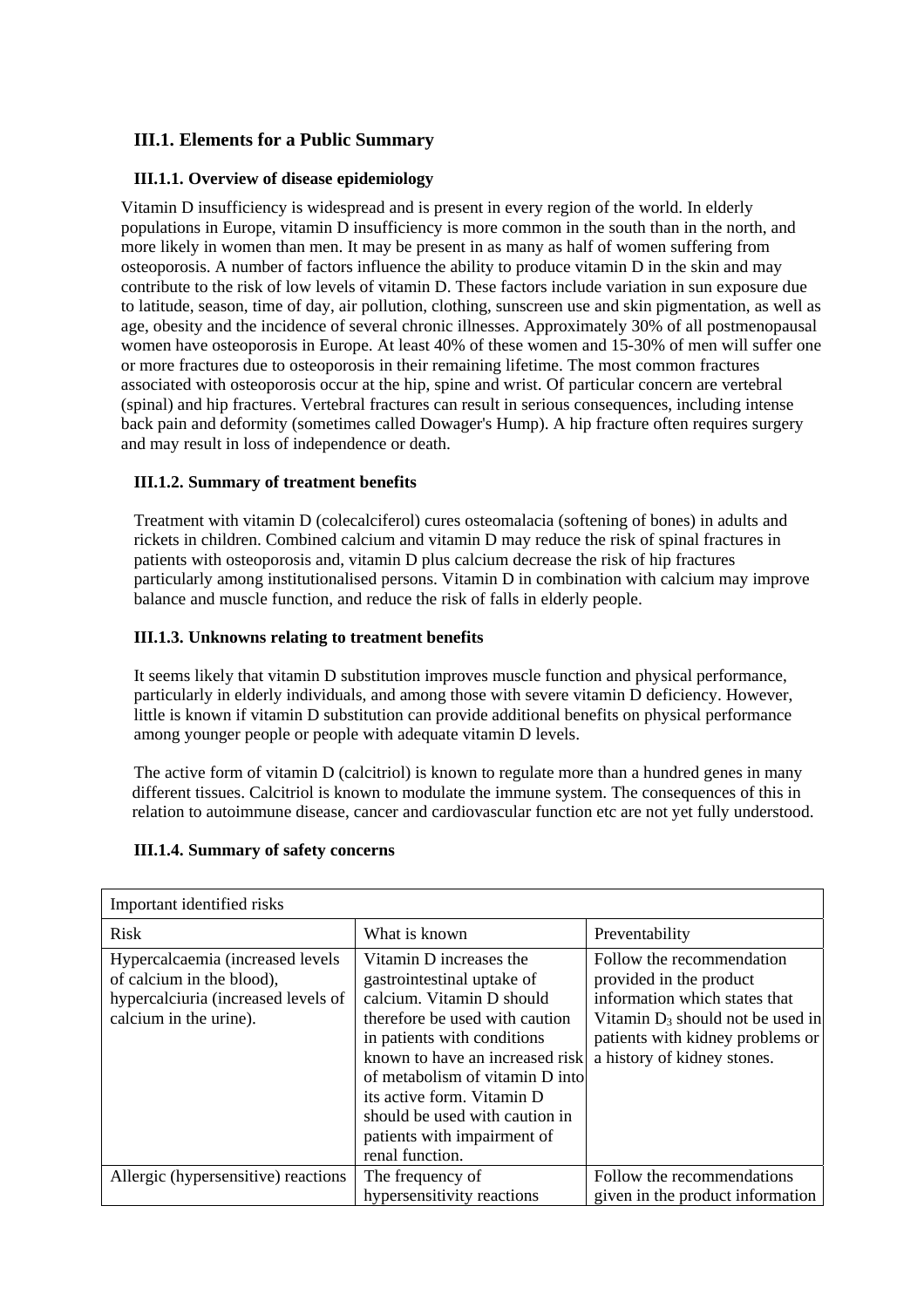| Important identified risks |                      |                                                                                                                                                            |
|----------------------------|----------------------|------------------------------------------------------------------------------------------------------------------------------------------------------------|
| Risk                       | What is known        | Preventability                                                                                                                                             |
|                            | cannot be estimated. | that colecal if erol should not be<br>used by patients allergic to<br>colecalciferol or any of the other<br>ingredients of<br>Divisun/Colecalciferol Meda. |

| Important potential risks |                                                                                                                                                                                                                                                                           |
|---------------------------|---------------------------------------------------------------------------------------------------------------------------------------------------------------------------------------------------------------------------------------------------------------------------|
| Risk                      | What is known                                                                                                                                                                                                                                                             |
| Vitamin D toxicity        | Excessive dosing over long periods of time may constitute a risk.<br>In man toxicity has not been reported at doses lower than 10.000<br>IU per day. With the maximum daily dosage 4000 IU there is a<br>great safety margin to doses with a potential to cause toxicity. |
| Missing information       | Use in children has not been studied.<br>Use in patients with severe renal impairment has not been studied.                                                                                                                                                               |

## **III.1.5. Summary of additional risk minimisation measures by safety concern**

All medicines have a Summary of Product Characteristics (SPC) which provides physicians, pharmacists and other health care professionals with details on how to use the medicine, the risks and recommendations for minimising them. An abbreviated version of this in lay language is provided in the form of the package leaflet (PL). The measures in these documents are known as routine risk minimisation measures. The Summary of Product Characteristics and the Patient Information Leaflet can be found on the competent authorities´web pages. This medicine has no additional risk minimisation measures.

Not applicable. No additional risk minimisation measures are planned.

## **III.1.6. Planned post authorisation development plan**

No post authorization studies are planned.

#### **Studies which are a condition of the marketing authorisation**

There are no studies that constitute conditions of the marketing authorisation.

| Table 1: Major changes to the Risk Management Plan over time |            |                                                             |                                                                                                           |  |
|--------------------------------------------------------------|------------|-------------------------------------------------------------|-----------------------------------------------------------------------------------------------------------|--|
| Version                                                      | Date       | <b>Safety Concerns</b>                                      | Comment                                                                                                   |  |
| 1.0                                                          | 2014-04-11 |                                                             | RMP requested by MPA<br>(RMS, SE) during<br>assessment of MA for<br>Colecalciferol Meda 800<br>IU tablet. |  |
| 2.0                                                          | 2014-05-16 | MPA (RMS, SE)<br>requested adding<br>hypersensitivity as an |                                                                                                           |  |

## **III.1.7. Summary of changes to the Risk Management Plan over time**